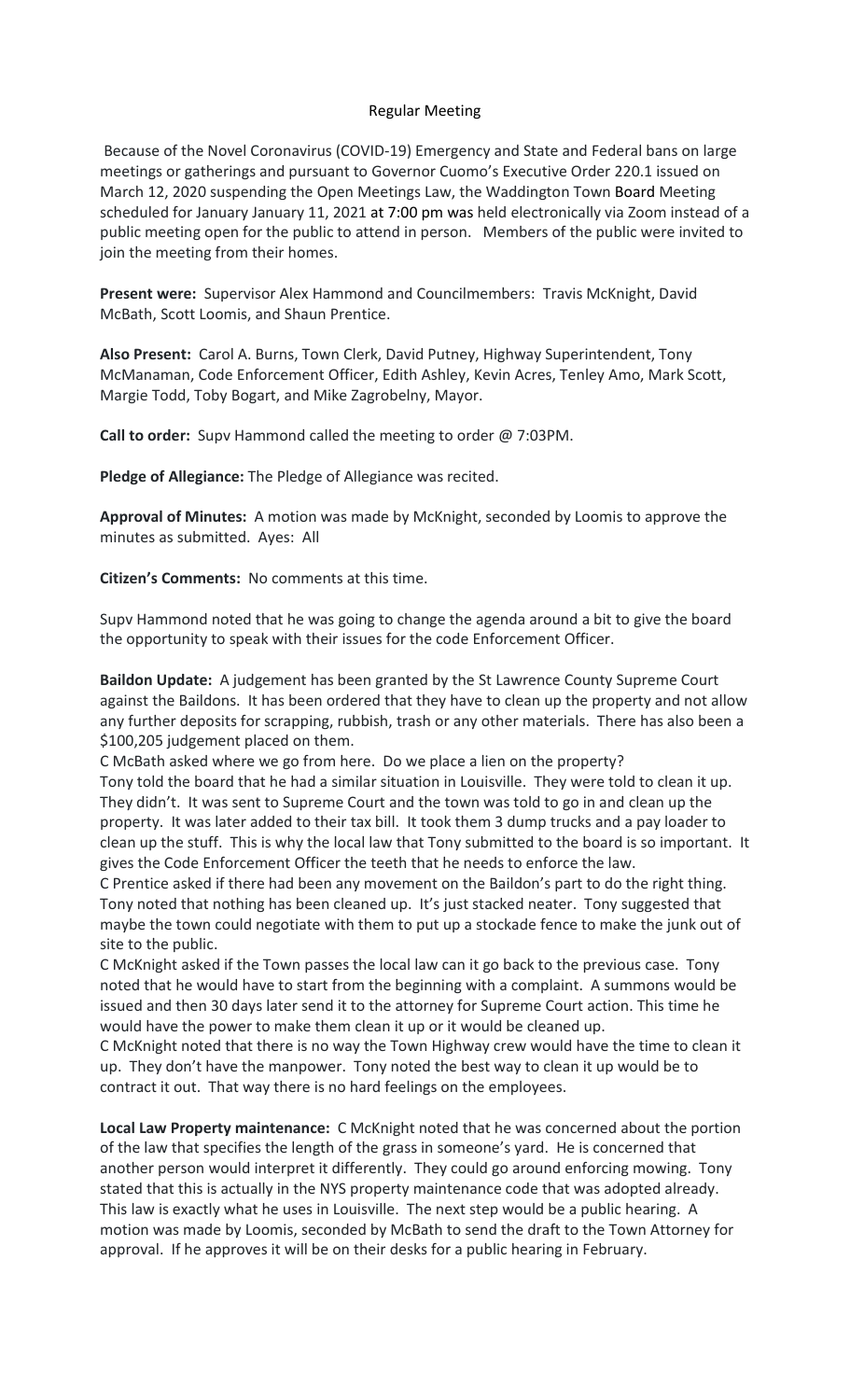C McKnight noted that he is on the fence about this local law. He wondered how many other municipalities have something similar. Tony stated that under the NYS Property Maintenance Code the regulations are worse. This is no more regulations than already in place. It just gives the teeth to enforce.

**Solar:** The Board has been discussing enforcement that would make the solar companies applying for permits in Waddington to have to cover the attorney fees involved. C McKnight asked Tony if there were other municipalities that have any regulations to bill for attorney time on solar projects. Tony said he would do some research but hadn't seen this. C Prentice noted that by the time the project gets to the town board for PILOT and decommissioning the project is well underway. Tony noted if you change the current solar law to include this they would see this when they look at the local law to start.

A motion was made by Loomis, seconded by McKnight to amend the local solar law to read. All solar project submittals to the town, seeking town approval shall be reviewed by towns elected attorneys as needed. All legal fees associated with the review process shall be the responsibility of the project /developer. No legal fees shall be incurred by the town for approval process. This will also be sent to the Town Attorney for approval and put on for public hearing in February.

**Tree Request Library:** Supv Hammond reported that he had sent a proposal to the Board a couple of months ago from the new neighbor of the Library. They would like to plant trees on the town property between the two properties. The board was concerned about maintenance etc. They asked Tony if there were any regulations concerning the planting of trees. Tony noted that there is nothing about trees. If they are planted on the line they basically belong to both parties. There are court cases concerning limbs hanging onto a neighbor's property. The Board asked Supt Putney where the sewer and water lines were on the library property. He noted that the sewer is in the middle of the driveway. The water should be there also. Supt Putney also told the board that the snow is plowed into that middle portion between the driveways.

C Prentice noted that at this time it may not be a problem to plant them on Town property but could become an issue at some point. Further discussion ensued.

A motion was made by McKnight, seconded by Loomis to reject the request to plant trees on the town property between the library and the neighbor to the North. Ayes: McKnight, McBath, Loomis, and Prentice. Abstain: Supv Hammond

# **Committee Reports:**

**Recreation:** C Loomis reported that he had spoken with Russ. The Recreation committee is advertising for the position of Rink Technician and Monitor. There will be both pickle ball and ice in the arena weather permitting. Supv Hammond asked if the Recreation Commission had a plan for COVID safety for the program. C Loomis also reported that he had two different complaints about the pickle ball people not wearing masks. The Board asked the Mayor if the Village had a mitigation plan for that facility and any events there.

Mayor Zagrobelny reported that there is a limit of 10 people and he would take the concerns about masks to the recreation commission and make sure this is being enforced.

Supv Hammond noted that he is working with NYPA to be a solution to the seaweed issue at the beach. C McBath noted that years ago they used a set if bedsprings and a boat to drag the weeds. Supv Hammond noted they were looking at a version of an atv to pull from the land. C Loomis noted that he has a set of chain drags that a friend of his uses with a winch on the tractor to clean the seaweed at their property. Supv Hammond also reported that NYPA has removed the willow tree on the waterfront. He asked the tree crew if NYPA was going to cut or preserve the white ash trees in the park. They heard that they will be coming out at some point. Supv Hammond noted that he will be pushing for NYPA to replace them with some big trees not saplings.

**Rescue Squad:** C Prentice noted he had nothing to report.

**Library:** C Loomis reported that he was unable to make the library meeting due to the joint meeting with the Village Board. Margie Todd asked why the library was dropped off the solar power. C Prentice noted that they had a line item in their budget for utilities. C Loomis noted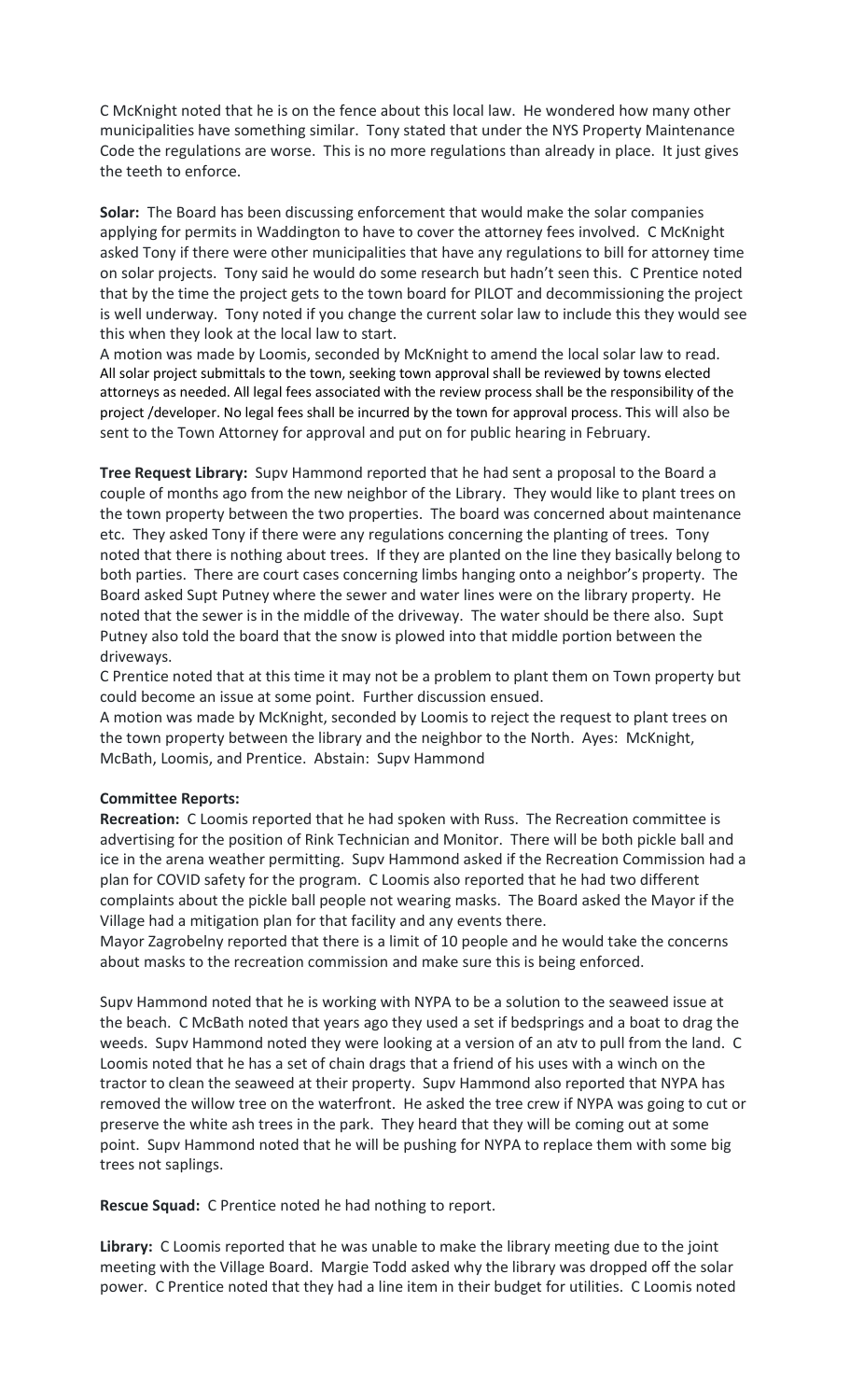that they passed their budget thinking they had solar for electricity and then the Board takes it away from them. He noted it was just food for thought.

C McBath reported that the library had requested lighting on the flag pole. He took it to the Sons of the Legion and they have decided that it was a project they would like to do. They will purchase and install a solar light on the library flag pole. Putney Tree Service will install. The Board thanked the Sons for their contribution.

**Grants/Alternative Revenue:** C McBath asked Supv Hammond what his vision is for this committee. Supv Hammond noted that C McBath is skilled in writing grants. He has helped the Town get the grant for the new truck and also helped the fire department and the rescue squad. If he wanted to make it a committee to get some people together to discuss alternative revenues that is also a possibility.

C McBath noted that the board has talked about solar project, putting some property back on the tax roll. This would give instant revenue as well as consistant revenue after that. C McBath asked Mark if he could put something in the recorder to see if there are any people that would like to help.

**Cemeteries:** C McKnight reported that he hasn't heard anything about the grant awards.

**Highway:** C McKnight reported that the Highway Department has been doing maintenance on trucks, did safety training by video, installed the mailboxes for the Town and Village, changes road signs, took the Christmas Decorations down, plowed and sanded 10 times, sanded only an additional 5 times, and hauled sand for the Village to backfill for the water main break on Main St.

C McKnight reported that there is a dozer on the federal military surplus. It is in New Jersey. The town put in for one a year ago but was not chosen. The cost of the equipment is 5% of the initial cost. This would be \$3600. It would be able to be utilized at the sand pit as well as the gravel pit.

Supt Putney noted he was comfortable with the description of the dozer. It has new tracks. It would cost approximately \$2000-2500 to bring it home. It needs new batteries.

Resolution # 17

Motioned by: Loomis

Seconded by: McKnight

RESOLVED, that the Waddington Town Board does hereby give permission to Supv Putney to apply for the surplus dozer through the military surplus not to exceed \$7,000 for purchase and shipping. Ayes: All

Supt Putney reported that he will attend a zoom meeting with emergency services concerning COVID. What happens if COVID hits your department? He told the board that he has a plan put together and the routes are all mapped out so someone could come in and plow them if need be.

He was asked the status on the new truck. Supt Putney reported that the truck was due to get harnessed next week. He was unsure when the box will be here. It is coming from Canada and they are on a two week shut down due to COVID. He doesn't expect to see the truck much before the end of March.

**Gallery/Clark House:** Mark Scott reported that there wasn't much going on right now. They are getting ready for the summer. Hopefully COVID will be under control by then. Mark noted that he appreciated being on the agenda but would like to have it changed to business development. This would give the board the happenings with business in downtown.

**Museum:** Supv Hammond noted that there was no representative from the museum available. Kathy Putney, Town Historian wrote a letter to the public explaining plans for the museum. She noted that they will be soliciting help and would be working as quickly as possible.

**Municipal Building Trees:** C McBath asked if Supt Putney had received a quote to have the big maple tree removed at the Municipal Building. Supt Putney noted that it would be \$1,000.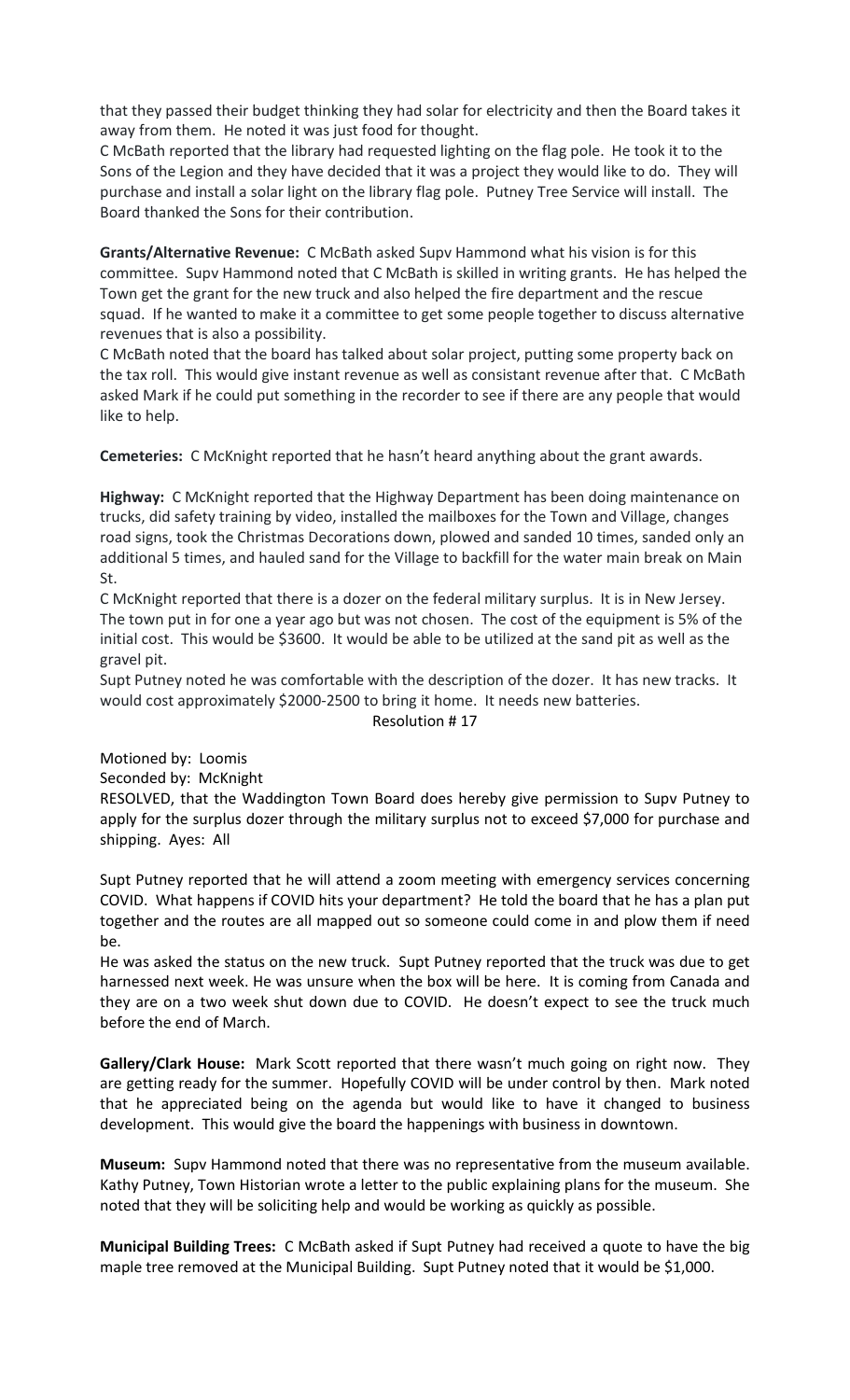### Resolution #18

Motioned by: McBath Seconded by: Prentice RESOLVED, that the Waddington Town Board does hereby approve the removal of the maple tree at the municipal building in the amount of \$1,000 by Putney Tree Service. Ayes: All

**Tower Update:** Supt Putney reported that he had spoken with Rita Curran and Matt Denner regarding the antennas on the tower. They both stated that once the new chairman has taken over they will see where they stand. They are looking at some unanticipated sales tax revenue to cover the costs.

**Generator RFP:** C McBath and Prentice will meet with an engineer that has requested an in person visit for the generator RFP. They will meet on Wednesday.

**Draft Local Law Solar:** C Prentice reported that as a follow up to the discussion last month with Louise he has distributed the local law that must be passed as the first step in the process that will enable us to move forward, Once the local law is passed there will be a detailed agreement between the town and her company. They will then look at the properties for sizing of solar. It will be done within a 5 -6 month window. The board noted they were all comfortable with what she brought to the table. A motion was made by Prentice, seconded by Loomis to have the draft local law reviewed by the town attorney and set up for a public meeting at the February meeting. Ayes: All

**Court Security Officer:** Supv Hammond asked what the next steps are in the court security officer pursuit. Discussion was held and determined that the first thing we need is a list of duties and responsibilities. Supv Hammond will get these from Judge Robinson and Kerri O'Bryan for the next meeting. The board can then review and put in place. C McBath noted that there are templates available on line and he would be willing to work with them if they need help.

**Snider Subdivision:** C McBath noted he wanted to touch on the package from Tom Snider related to the codes and his subdivision. He wanted to acknowledge that he has received it and read through. He asked what the next step would be. Supv Hammond reported that the Planning Board Chairman, Ted Ritzko has sent the Town Clerk a letter in response to be mailed to Mr. Snider.

C McBath also reported that our local food pantry received \$1600 cash and come cases of food from the Lights on the River. They only held the display two weekends due to COVID.

**NYPA Recreation Project:** Supv Hammond reported that there were three community sessions held by Kevin Kitzman. The overall community response from the meetings was for the joint marina project between the Town and Village. The board held a joint meeting with the Village to discuss. The village's engineer Rob Campany was present to help explain the project. He asked the Board what there thought process was on the project.

C Prentice asked if the board was dismissing the Brandy Brook project. Supv Hammond noted what the committee wanted over the sessions. Brandy isn't a NYPA facility run by the town. It's run by Parks & Recreation and we have no say.

C Prentice asked what the timeline is going forward. Is this a conceptual plan? Have the other agencies looked at the project?

Supv Hammond noted that the Village was awarded Ready money for the project through the state and the Governor wants projects done ASAP.

Mayor Zagrobelny stated that the other agencies have not been approached yet. If it is accepted by FERC as a NYPA project it would go to all the agencies necessary.

C McBath stated that there were 38 people who attended all three sessions. He supports the project. He has experienced not being able to dock. He doesn't support the sale of gas on the river. There are many regulatory rules and it would compete with the local private business at Coles Creek Marina. He also supports the Brandy Brook project. There is not enough space there e for the use that the launch area gets. With 2.2 million there ought to be enough money for both projects. We could expand the Brandy Brook parking lot and put in a kayak launch. It wouldn't break the bank.